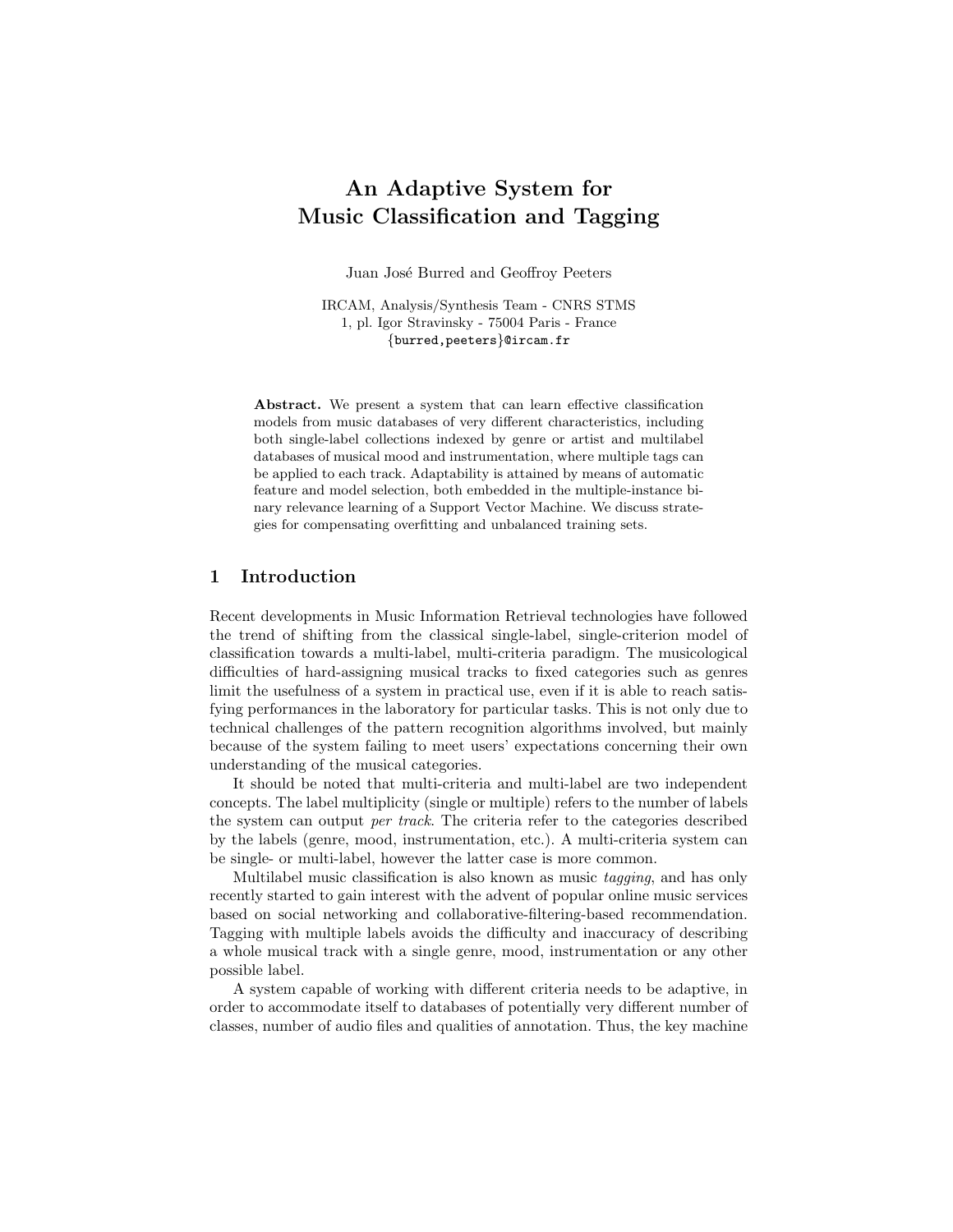learning concepts involved are automatic feature and model selection. On the other hand, in benefit of general applicability, it must avoid a too high modeling accuracy on the training set, i.e., it must avoid overfitting. The most demanding goal of a classification application is not accuracy, but generality. Using highly complex decision functions that work well on the training set might perform poorly when the system is subjected to cross-validation. It is therefore crucial to find a trade-off between system adaptability and overfitting.

Only relatively recent works have addressed adaptability and multilabel capabilities of music classification systems. An example is the system proposed in [1], where adaptability is achieved through automatic feature selection and a Gaussian Mixture Model (GMM)-based classifier is tested in speech/music segregation and genre classification tasks. In [2], multilabel classification is applied to music and sound effect databases by using label-level GMM distributions learnt with a hierarchical Expectation-Maximization algorithm. In [3], the Random k-Labelsets (RAKEL) algorithm for multilabel classification is applied to music mood detection. RAKEL has the particularity to handle the multilabel problem all at once, instead of decomposing the problem into a set of sub-problems. The first MIREX contest for music tagging took place in the 2008 edition [4].

We present a system that takes into account the demands of adaptability and subject it to extensive evaluation with two single-label databases (music genre and artist detection) and two multilabel databases (mood and instrumentation). Classification is based on Support Vector Machines (SVM). Our proposal to attain adaptability involves embedding feature and model selection in the multipleinstance binary learning needed for multiclass SVMs. Feature selection is based on the Inertia Ratio Maximization using Feature Space Projection (IRMFSP) algorithm [5]. Model selection involves searching for optimal SVM cost and kernel parameters by performing sub-cross-validation of the training database at each binary iteration, for which we propose to use a criterion function that takes into account overfitting and unbalanced sets. The handling of unbalanced sets is crucial for tagging applications, and for single-label applications with a high number of classes, as will be discussed more in detail.

An important characteristic of the proposed system is the binarization<sup>1</sup> not only of the model training (which is needed for SVM anyway), but also of feature and model selection. Because this dramatically increases the overall model complexity (there are different features and model parameters for each binary instance), binarization of all learning stages is prone to overfitting. Thus, binarization should be accompanied by measures to mitigate overfitting in order for the system to gain in classification performance. Computational requirements also increase, but the separation in binary instances allows easy parallelization.

In the following section we explain in detail the different components of the system. Sect. 3 briefly introduces the four music databases used in the evaluation experiments detailed in Sect. 5, and Sect. 4 emphasizes on the two different

<sup>&</sup>lt;sup>1</sup> In this context, *binarization* is the conversion of a multiclass problem into a set of 2-class sub-problems.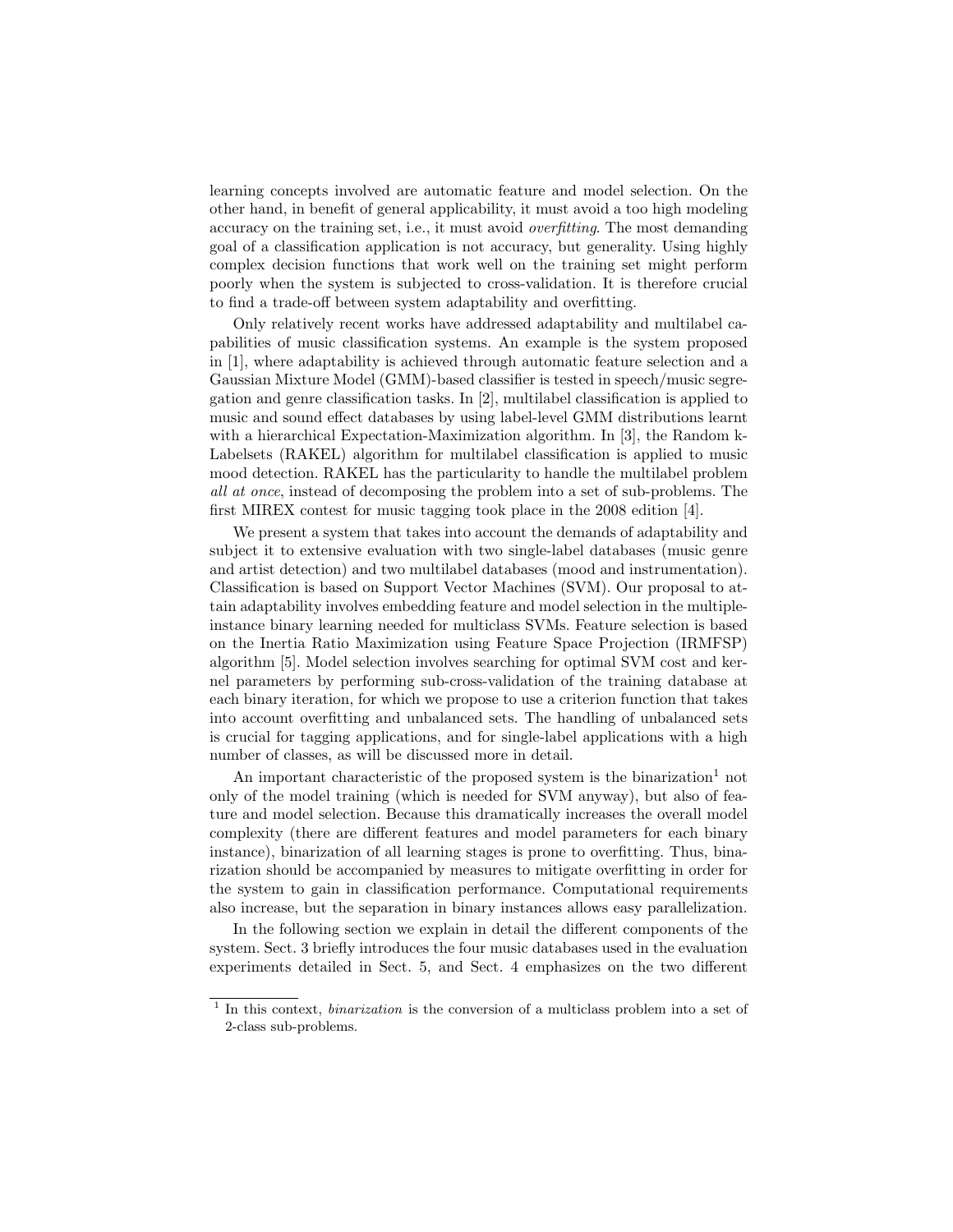

Fig. 1. Overview of the system in training.

evaluation approaches that are needed for the single-label and the multilabel cases.

## 2 System modules

Overviews of the system in training and classification modes are shown in Fig. 1 and Fig. 2, respectively. Note that the only modules that are specific to either single-label or multilabel classification are the decision fusion modules in the classification subsystem. All the others are valid for both annotation modes.

#### 2.1 Feature extraction

A high adaptability calls for the extraction of a large number of audio features (most of them described in detail in [6]), that are to be subsequently selected automatically. All features are extracted on a short-term basis, and include the following:

- Basic spectral features. Including spectral centroid, rolloff, flux, slope, skewness, kurtosis, etc.
- Basic temporal features. Autocorrelation and zero-crossings rate.
- Perceptual features. Loudness, specific loudness and a collection of spectral shape features (centroid, rolloff, flux, etc.) applied on a mel-warped spectrogram.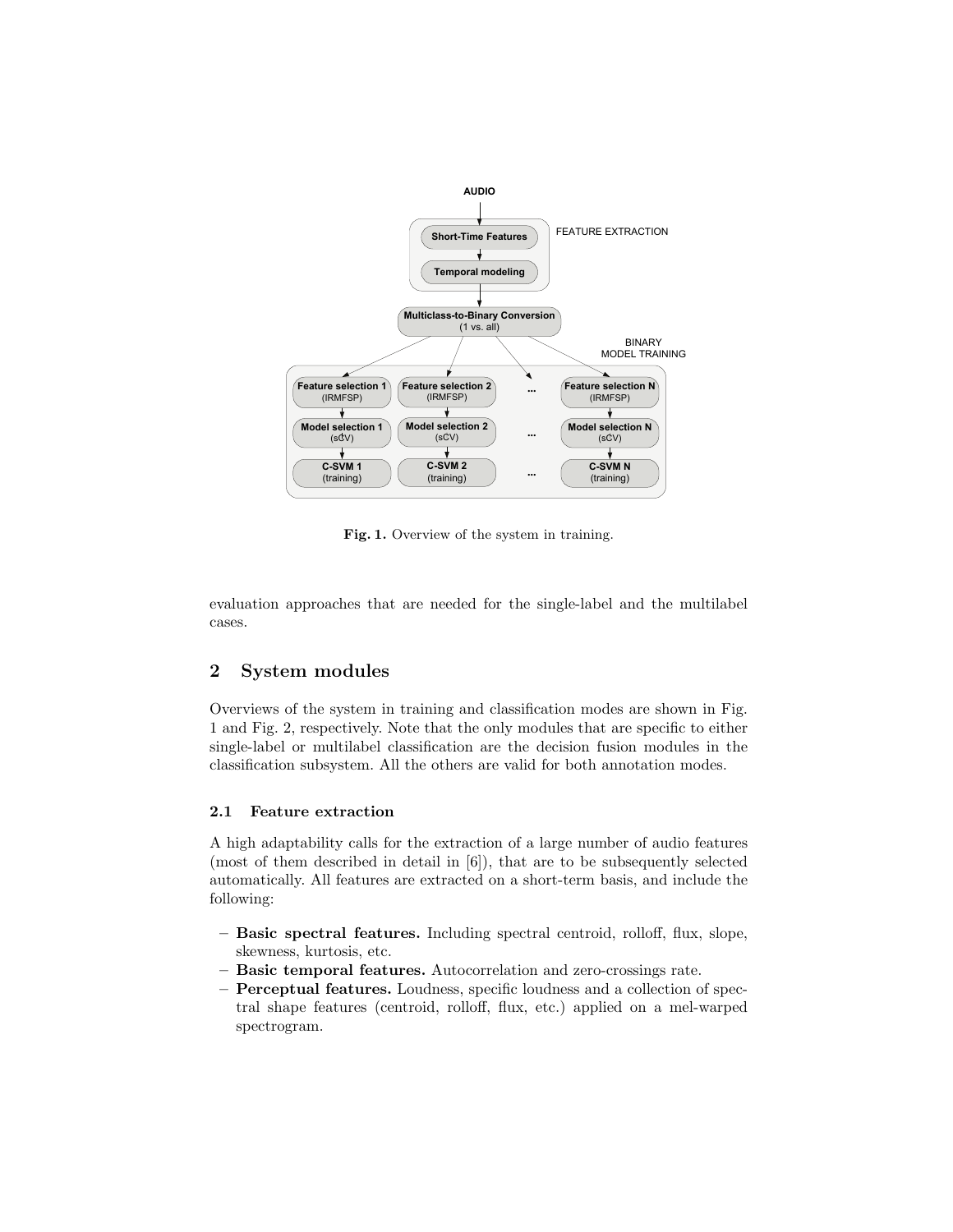

Fig. 2. Overview of the system in classification.

- Harmonic features. They measure the level of presence of sinusoidal components, as well as their overall spectral shape. They include noisiness, inharmonicity and harmonic spectral deviation.
- $-$  MFCC. 13 Mel Cepstral Coefficients are extracted, together with their first  $(\Delta)$  and second  $(\Delta \Delta)$  derivatives.
- Spectral Flatness Measure and Spectral Crest Measure. They measure the flatness of the spectral envelope, and thus its noisiness.
- Chroma coefficients. Indicate the harmonic content by measuring the spectral energy in 12 frequency bands corresponding to the notes of the chromatic equal tempered scale.

An extracted short-time feature vector has a dimensionality of 280. To capture its dynamic behaviour, and to heavily reduce computational and storage requirements, a subsequent stage of temporal modeling is applied. In particular, the loudness-weighted mean and standard deviation of the features across a certain texture window (whose length is in the range of seconds) are extracted. This makes a total final dimensionality of 480.

After extraction and temporal modeling, the axes of the feature space are centered and normalized by Inter-Quartile Range (IQR). The normalization pa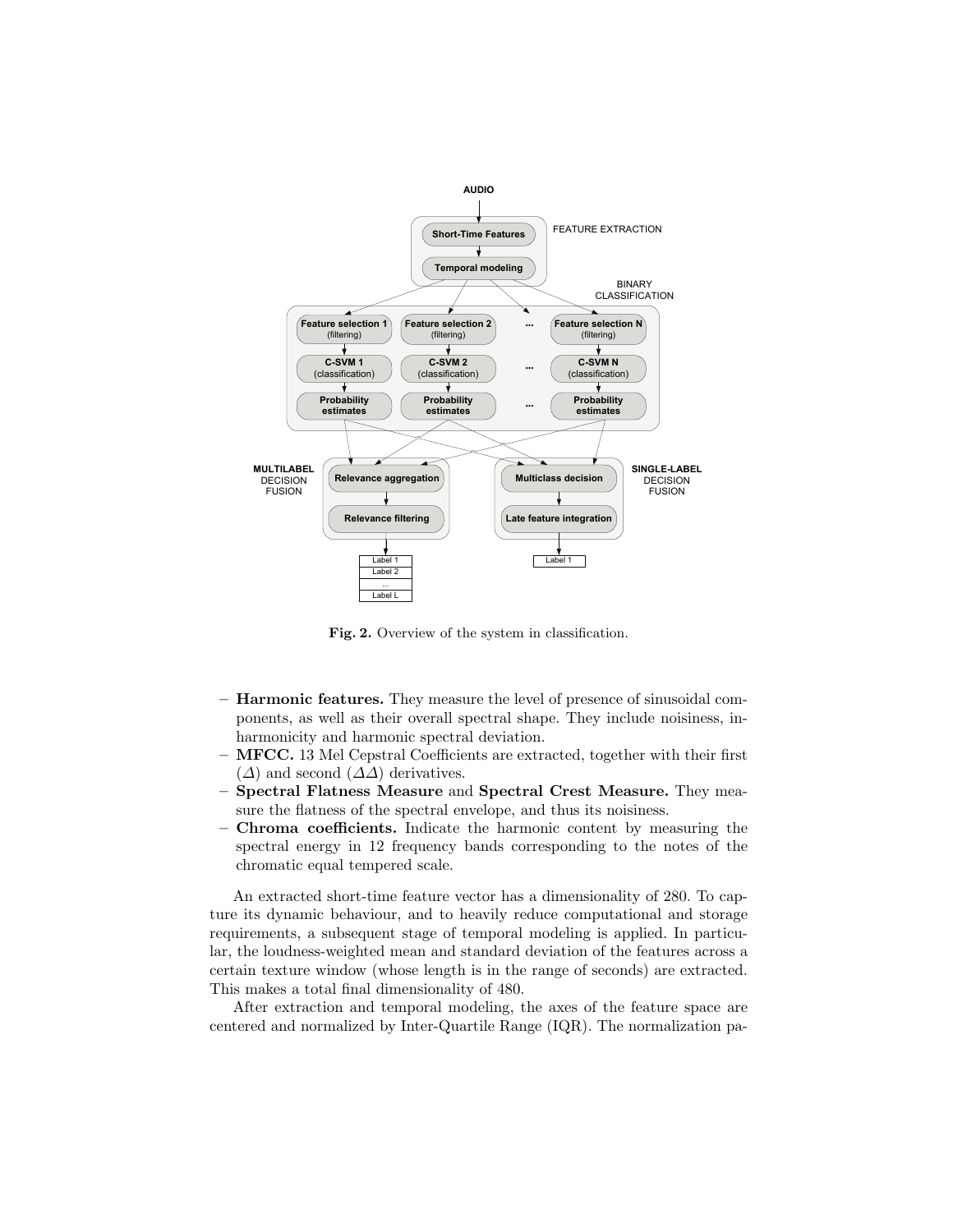rameters are extracted from the training set and used afterwards on the test set.

#### 2.2 Binarization

The conversion of a multiclass<sup>2</sup> problem into a set of 2-class sub-problems appears naturally in the context of SVM-based classifiers. Most multiclass SVM implementations operate by a series of binary repartitions of the database prior to actual binary SVM training, followed by some voting or decision scheme. Usually, the database repartition is embedded into the SVM algorithm and thus other learning stages such as feature extraction and model selection are kept out of the binarization and performed in a multiclass context. In such a situation, the found optimal features and model parameters are the same for all the subsequent pairwise SVM classifications.

We use here an alternative approach consisting in including both feature and model selection to each one of the binary repartitions. This has the potential of improving classification performance if the optimal pairwise separation boundaries between classes are highly dissimilar to each other. For example, we might need a completely different set of features, and a different degree of nonlinearity in the kernel mapping, when separating jazz from blues, than for separating jazz from hard rock. A higher boundary nonlinearity will probably be needed in the first case.

We use the 1-vs.-all approach to binarization, in which a multiclass problem of  $C$  classes is subdivided as a set of  $C$  binary sub-problems. In the binary subproblems, the positive class is the class under consideration, and the negative class is made up of the rest of the training database. Another popular approach is 1-vs.-1 binarization, in which the number of subproblems is  $C(C-1)/2$ . In the case of traditional SVM learning, 1-vs.-all and 1-vs.-1 have been reported as having similar classification and computational performances [7] (in the latter case, the higher number of sub-problems is compensated by the lower number of feature vectors in the negative classes). In our case, however, the 1-vs.-1 case would be much more computationally demanding, since also feature and model selection are run in each binary instance, and their performance is far less related to the number of feature vectors in the corresponding classes.

#### 2.3 Binary feature and model selection

Feature selection is based on the IRMFSP algorithm [5], which maximizes the Fisher discriminant (overall class separability) with an additional orthogonality constraint. A subsequent dimensionality reduction step based on Linear Discriminant Analysis (LDA) was tested in preliminary experiments, but was confirmed to be inappropriate in a binary context, since it projects all the selected features into a single dimension, a too coarse simplification.

<sup>&</sup>lt;sup>2</sup> Multiclass (more than 2 classes in the training set) should not be confused with multilabel (more than 1 class can be assigned assigned to one track).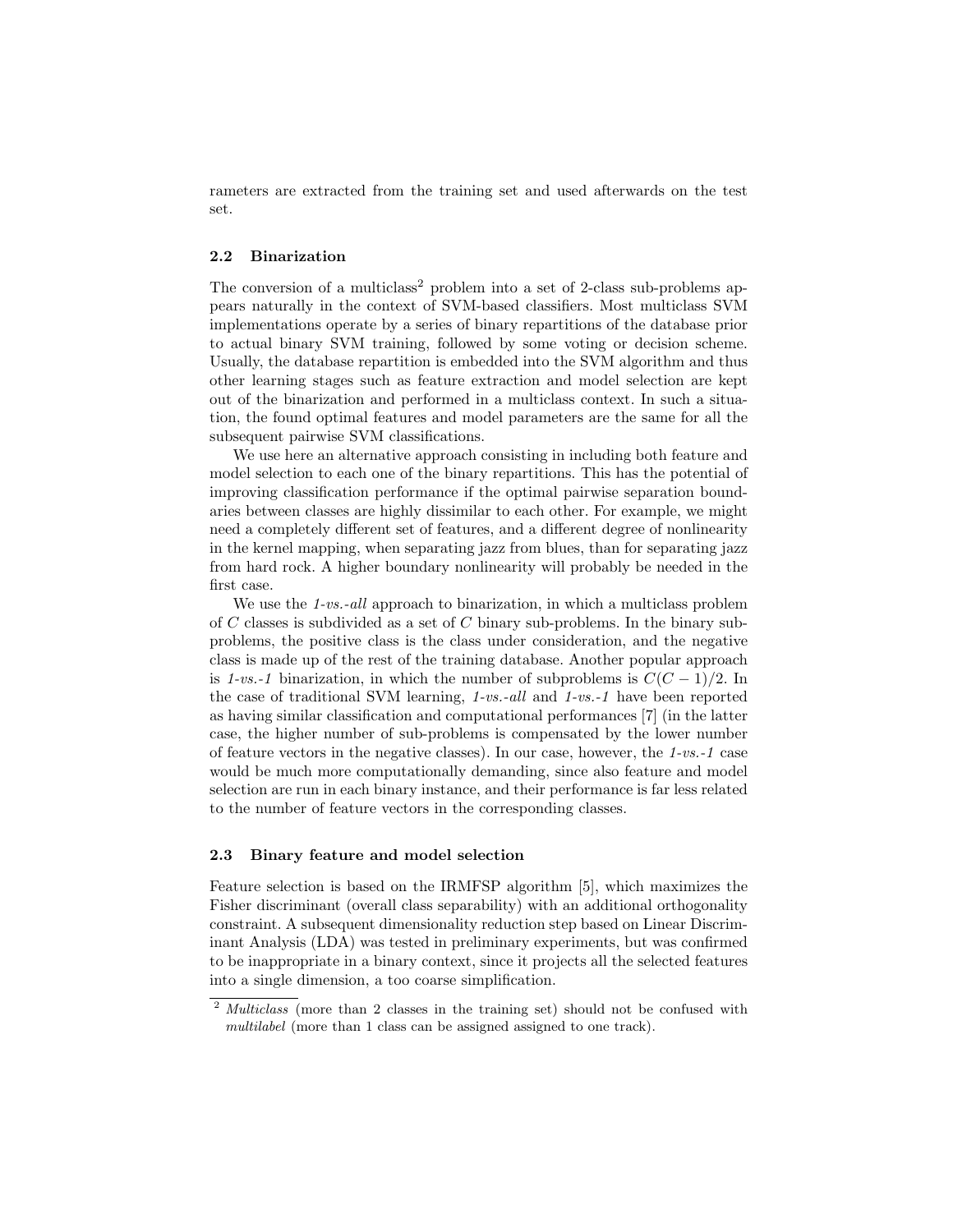The subsequent model selection stage involves searching for the optimal SVM parameters. Here, C-SVMs (Slack variable-SVMs) are used, since they attain a higher robustness against overfitting by allowing classification errors near the separation margin while learning. The cost of these errors is controlled by the factor c, which is one of the two parameters that need to be optimized. The other is the factor  $\gamma$  that controls the lobe width of the function used here as the kernel: Gaussian Radial Basis Function (G-RBF).

The most usual way of performing this parameter optimization is to perform a cross-validated exhaustive search in the  $(c, \gamma)$  grid, with classification accuracy as criterion function. In each fold of the validation, a parameter pair is selected and an SVM is trained and tested. The parameter pair corresponding to the highest obtained accuracy is selected. Note that the cross-validation partitions are actually performed on the training set, not in the whole evaluation database (which would amount to learning from the test set). To avoid confusion, we will call it sub-cross-validation (sCV).

Using accuracy as criterion can be however inefficient in binary sub-problems arising from a 1-vs.-all binarization, since the two involved classes will almost certainly be unbalanced in the number of feature vectors (the negative class will contain many more vectors than the positive class). Thus, a high overall accuracy will be obtained even if very few (or even no) true positives are detected, and the selected parameters will be unoptimal in the final evaluation tests. In such cases, a more appropriate alternative is to use the F-Measure (FMSR) of the positive class<sup>3</sup>, which is the harmonic mean of the recall (RCL) and precision (PRC) of that class:

$$
RCL = \frac{TP}{TP + TN}, \quad PRC = \frac{TP}{TP + FP}, \quad FMSR = \frac{2 \cdot PRC \cdot RCL}{PRC + RCL}, \tag{1}
$$

where TP are the true positives, TN are the true negatives, FP are the false positives and FN are the false negatives.

In addition to the F-Measure, we include an additional term in the objective function, which measures the proportion of support vectors found. The number of support vectors is a good indication of the degree of overfitting. The support vectors are the training vectors that define the optimal separation boundary, as found by the SVM training optimization. Thus, proportionally fewer support vectors imply a less complex decision function, and therefore a (likely) more generalizable model. The final parameter optimization problem based on the proposed function takes the form:

$$
(c_n^*, \gamma_n^*) = \underset{c_{ni}, \gamma_{nj}}{\text{argmax}} \left\{ \text{FMSR}(c_{ni}, \gamma_{nj}) \left( 1 - \frac{\text{S}(c_{ni}, \gamma_{nj})}{V_n} \right) \right\},\tag{2}
$$

where S is the number of support vectors found by the algorithm,  $V_n$  is the total number of training feature vectors in the current binary sub-problem, and  $n =$ 

<sup>&</sup>lt;sup>3</sup> Note that, in a binary problem, "F-Measure of the positive class" is synonymous with just "F-Measure". This is not the case in multiclass problems, where F-Measure, as well as recall and precision, are always defined in relation to a specific class.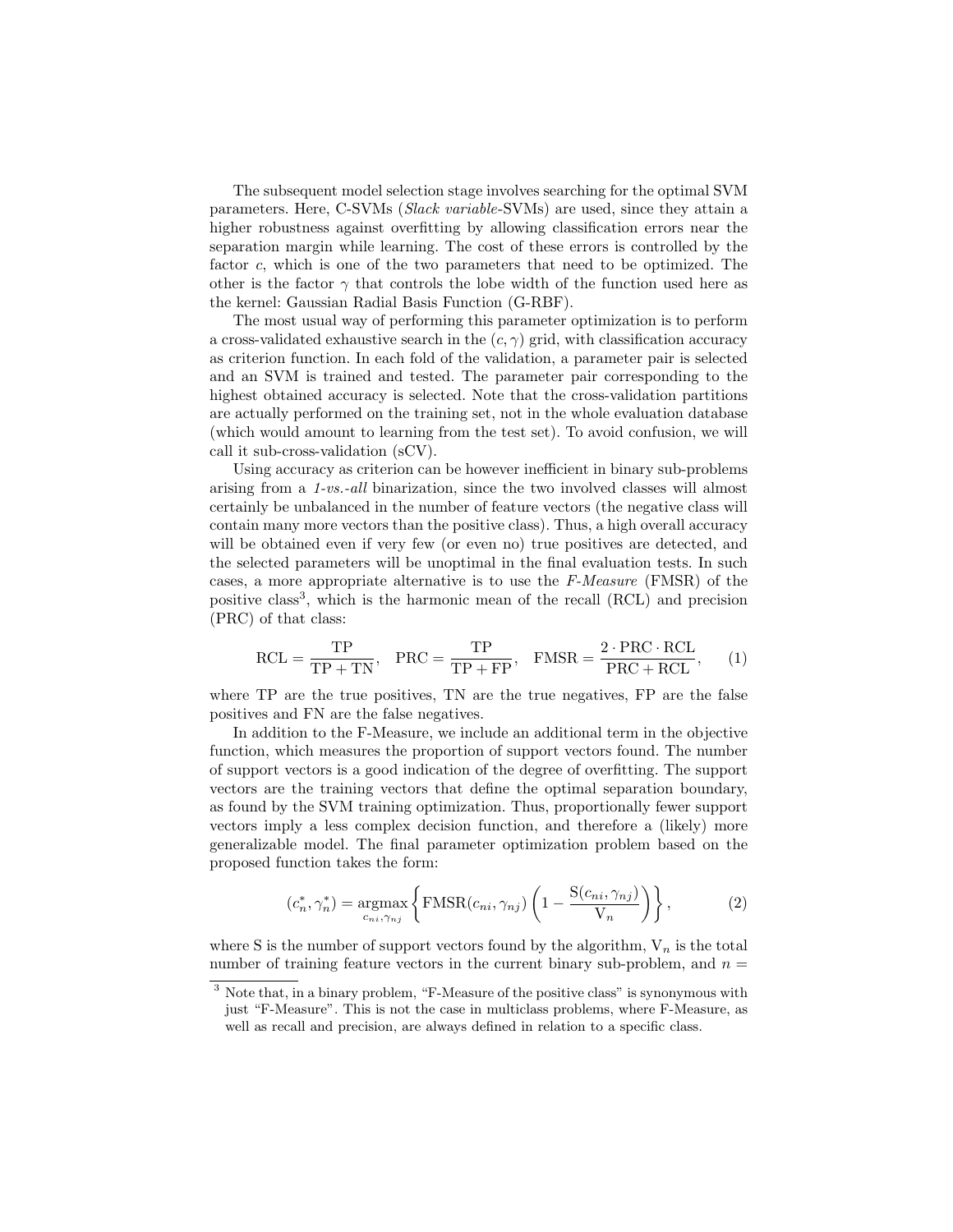$1, \ldots, N$  is the binary sub-problem index. It should be noted that the size of the grid defined by  $(c_{ni}, \gamma_{nj})$  has a huge impact on computational time. Therefore, its resolution is automatically chosen based on the size of the training database. On the other hand, grids with too high a resolution attain lower performance due to overfitting.

#### 2.4 C-SVM and probability estimates

After finding the optimal features and  $(c_n^*, \gamma_n^*)$  parameters, the n-th C-SVM<sup>4</sup> with G-RBF as kernel is re-trained using the whole training set. The formulation of the training for the n-th binary instance is thus the following:

$$
\min_{\mathbf{w}_n, \xi_n, b_n} J(\mathbf{w}_n, \xi_n) = \frac{1}{2} ||\mathbf{w}_n||^2 + c_n^* \sum_{i=1}^{V_n} \xi_{ni},
$$
\n(3)  
\nsubject to 
$$
(\mathbf{w}_n^T \phi(\mathbf{x}_i) + b_n) \ge 1 - \xi_{ni}, \text{ if } y_i = n,
$$
\n
$$
(\mathbf{w}_n^T \phi(\mathbf{x}_i) + b_n) \le -1 + \xi_{ni}, \text{ if } y_i \ne n,
$$
\nand  $\xi_{ni} \ge 0, \forall i, n,$ 

where  $\mathbf{w}_n$  is the normal vector defining the n-th separating hyperplane,  $\xi_{ni}$ are the slack variables associated to the n-th sub-problem,  $\phi(\cdot)$  is the mapping function associated to the kernel and  $b_n$  are the hyperplane offsets.

In the classification phase, after filtering out the selected descriptors, classification on the m-th trained SVM is done based on a decision function of the form  $\mathbf{w}_n^T \phi(\mathbf{x}_i) + b_n$ . For classification and retrieval applications, a more convenient output is the probability of a classified vector to belong to the different classes. This allows later probabilistic temporal integration and computation of class or tag relevances. Here, probability estimation is based on the pairwise coupling method proposed by Wu et al. [9].

#### 2.5 Decision fusion for single-label tasks

In the single-label case, the single most probable class for the whole music track has to be selected out of the set of binary classifications, and also out of the set of classifications corresponding to the temporal sequence of the texture windows of that piece. Decision fusion is thus implemented in two phases: first, the most probable of the N binary positive classes is selected for each texture window, followed by a majority voting of all the detected classes for all the texture windows of the track (this is labeled as late feature integration in Fig. 2).

<sup>4</sup> We use the libsvm library [8] as SVM implementation.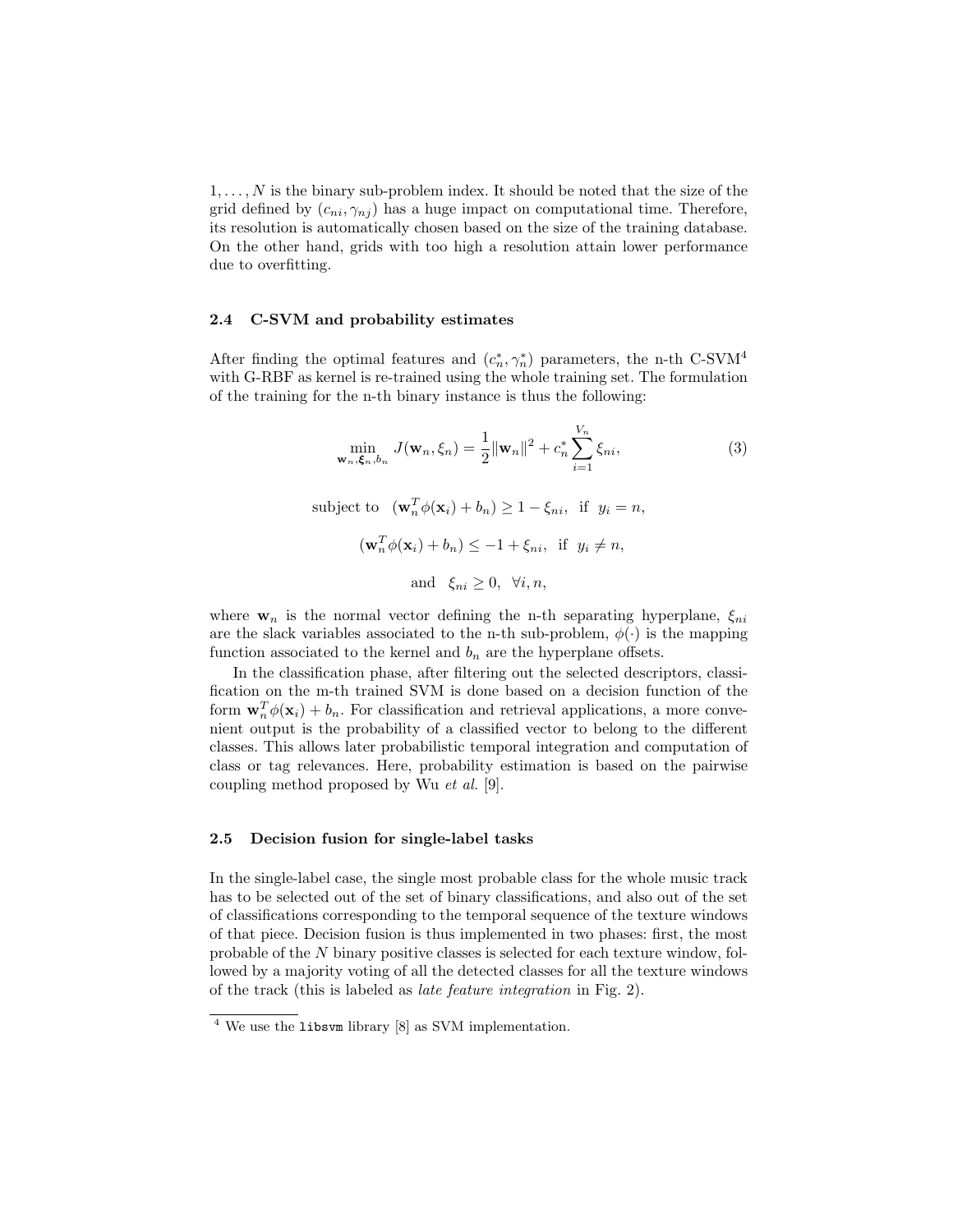#### 2.6 Decision fusion for multilabel tasks

Decision fusion has a different goal in multilabel tasks. Instead of choosing a winning class per track, the decision involves selecting a subset of  $L < N$  labels that are judged as relevant to the track. Note that the set of output labels can vary in size for different tracks, and might even be empty if no relevant label is found. This is in contrast to the single-label scenario, in which a class has to be always assigned (and even if a vector of output probabilities is given in a singlelabel problem, its size is always fixed and equal to the total number of classes). Thus, the size of the output label set is an additional parameter exclusive to multilabel tasks, that needs to be carefully optimized.

The sequence of multiclass and temporal decision fusion must now be inverted: first, the probabilities of all positive classes across the sequence of all texture windows for a given track are first averaged (relevance aggregation), followed by the filtering of the most relevant tags by means of the relevance threshold (relevance filtering). An adequate relevance threshold is crucial for a satisfactory balance between label-based precision and recall in evaluation. The threshold has been optimized by cross-validation on the whole system.

## 3 Databases

Four different annotated music databases have been prepared for the evaluations. They follow different annotation criteria and have very different class distributions and populations.

#### 3.1 Single-label databases

- **Genre.** The publicly available ISMIR 2004 music genre database<sup>5</sup> has been used. It contains 1422 copyright-free mp3 tracks (128 kbps, 44.1 kHz) organized into 6 genres (see Table 1). Approximately half of the files are separated as a "training database" and the rest as a "development database", and several algorithms in the literature have been evaluated by testing the development database against the training database. In order to allow a direct comparison, we chose to follow the same evaluation method, rather than using k-fold cross-validation.
- Artist. A database of 3150 MP3 clips of 30 seconds extracted around the center of each song (128 kbps, 32 kHz) has been compiled, containing tracks from 105 pop/rock artists (30 tracks per artist). This database has been designed to resemble the (not publicly available) MIREX 2008 [4] artist detection database in size and proportions, but contains different artists and audio files. The artist labels originate from the ID3 metadata of the MP3 files.

 $^5$ http://ismir2004.ismir.net/genre\_contest/index.htm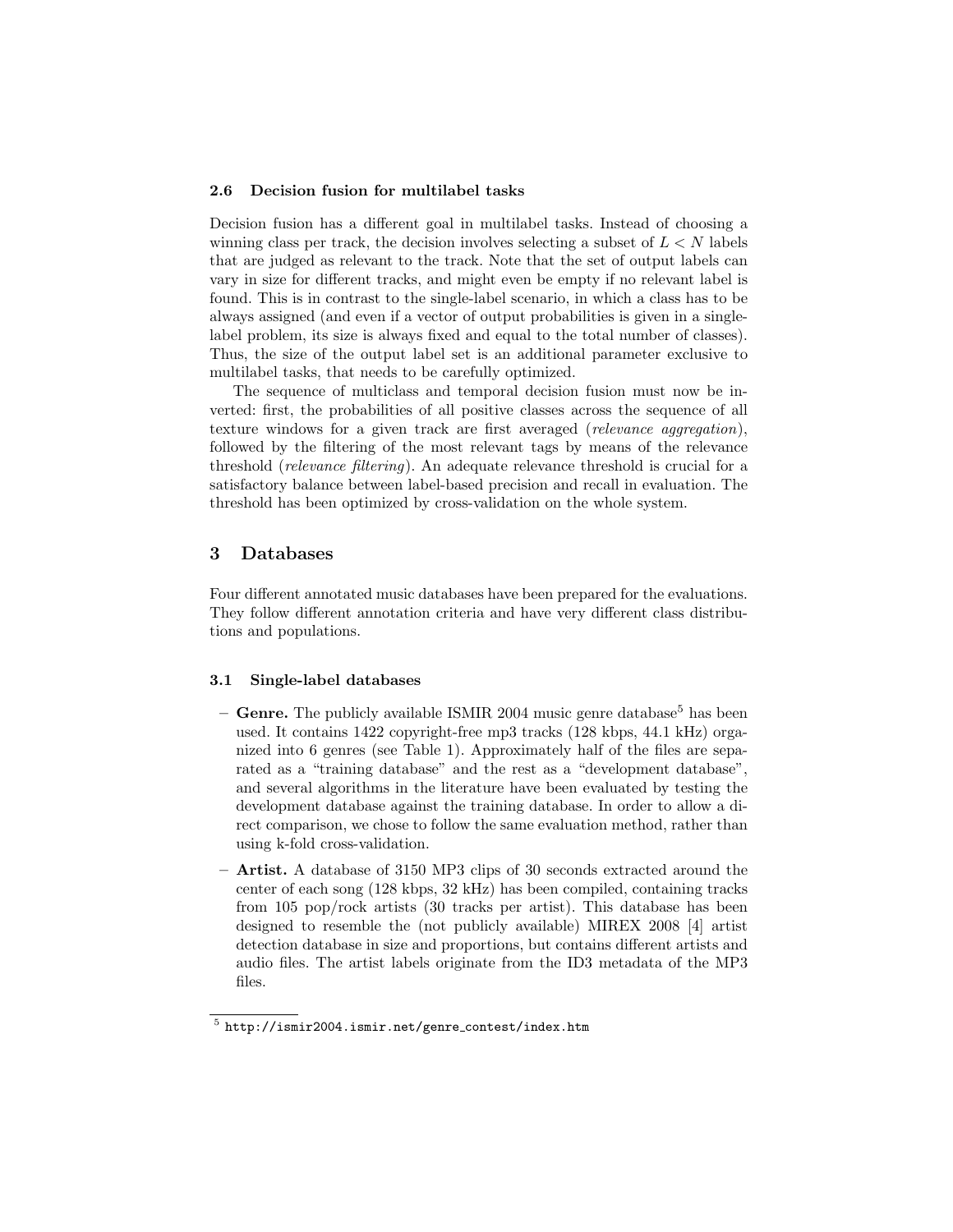| Database             | Genre         |     | Artist                                        |  |  |
|----------------------|---------------|-----|-----------------------------------------------|--|--|
| # files              | 1422          |     | 3150                                          |  |  |
| $\#$ classes         | 6             |     | 105                                           |  |  |
| $\#$ files per class | classical     | 604 | 30 files per artist                           |  |  |
|                      | electronic    | 229 | (mostly pop/rock)                             |  |  |
|                      | jazz/blues    | 52  |                                               |  |  |
|                      | $metal$ /punk | 90  |                                               |  |  |
|                      | rock/pop      | 203 |                                               |  |  |
|                      | world         | 244 |                                               |  |  |
| Annotation           | Metadata      |     | Metadata                                      |  |  |
| Evaluation           |               |     | 1-fold cross-database 3-fold cross-validation |  |  |

Table 1. Single-label databases used for evaluation.

#### 3.2 Multilabel databases

The database characteristics and classes for the multilabel case are shown in Table 2. The figure contains an additional measure: the label cardinality, i.e., the average number of annotated labels per track.

- $-$  **Mood.** 193 mp3 files (128 kbps, 32 kHz) have been manually annotated with labels reflecting mood or emotion characteristics. Multiple labels per file are allowed (but not required). Each file has been annotated 3 times in order to allow an assessment of label relevance by measuring the agreement between annotators. From a bigger initial set of labels, only those labels for which 2 of the three annotators agreed, and that appear in at least 6 tracks, were kept. Since this annotation process is much more costly than in the single-label case, the size of the database is smaller.
- Instrumentation. 252 mp3 files (128 kbps, 32 kHz) have been manually annotated with a variety of criteria related to instrumentation (lead vocal type, drum kit type, production style, etc.). Again, 3 annotations per file were done, and only the labels with an agreement of 2 or 3 were kept. Note that the label cardinality is twice as high as in the mood case, and that the classes are better populated.

## 4 Evaluation measures

It is possible to define a unified evaluation framework valid both for single-lable and multilabel scenarios by reinterpreting in each case the meaning of TP, TN, FP and FN, or even more easily, by reinterpreting the meaning of the answer set A and the relevant set R. In terms of general Information Retrieval, the answer set is the set containing all items output by the algorithm in response to a certain query, and the relevant set contains all items annotated as being relevant to a particular query (i.e., the ground truth). The class-wise positive and negative scores are then defined for class  $n$  as:

$$
TP_n = |\mathcal{R}_n \cap \mathcal{A}_n| \tag{4}
$$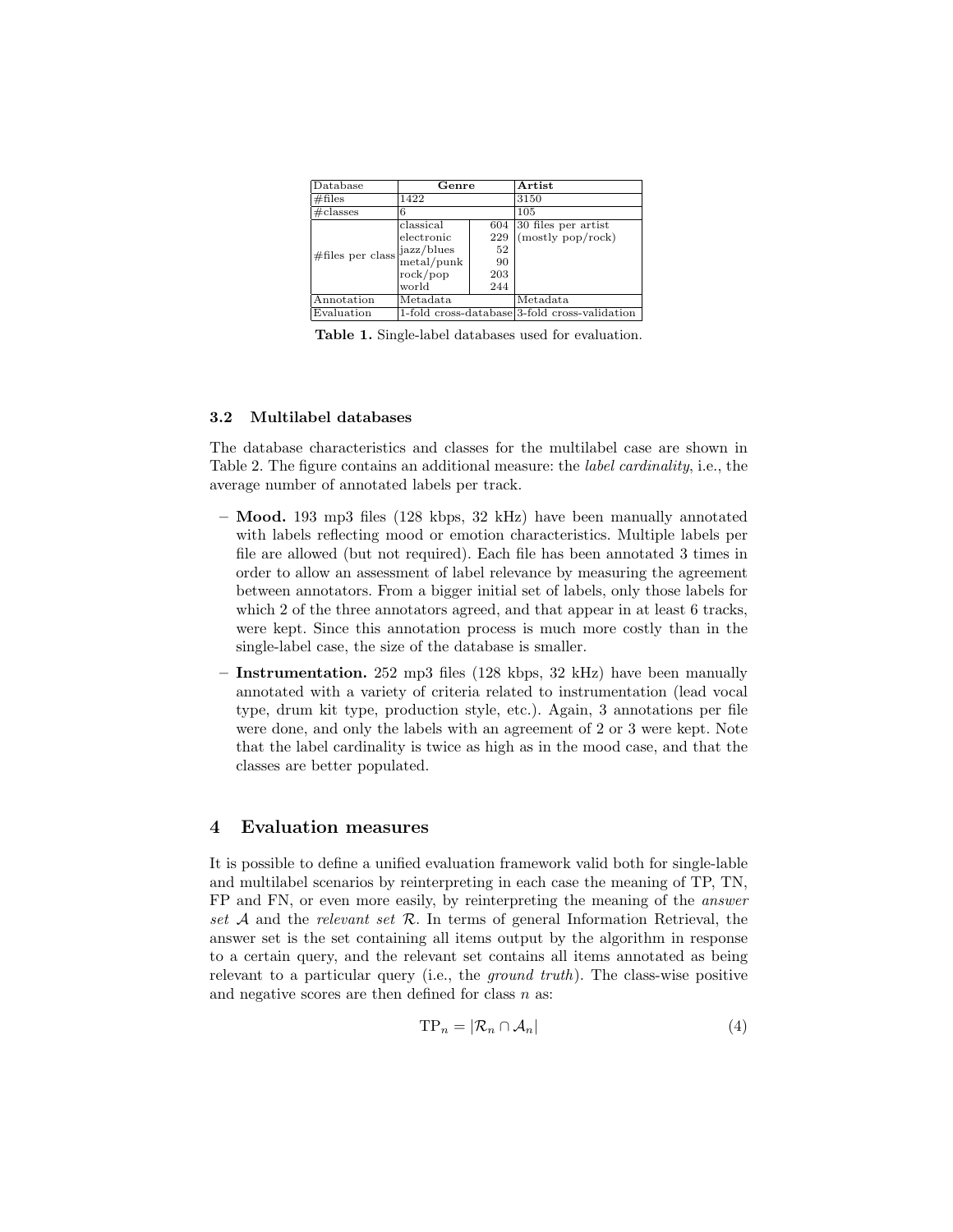| Database                 | Mood                    |                         | Instrumentation                                             |     |  |  |
|--------------------------|-------------------------|-------------------------|-------------------------------------------------------------|-----|--|--|
| # files                  | 193                     |                         | 252                                                         |     |  |  |
| #labels                  | 15                      |                         | 19                                                          |     |  |  |
| label cardinality $2.06$ |                         |                         | 3.99                                                        |     |  |  |
|                          | angry/aggressive        | 13                      | background vocals                                           | 64  |  |  |
|                          | bizarre/weird           | 6                       | drum kit: techno                                            | 22  |  |  |
|                          | calming/soothing        | 50                      | drum kit: electronic 80's                                   | 13  |  |  |
|                          | cheerful/festive        | 46                      | drum kit: heavy rock/metal                                  | 21  |  |  |
|                          | contrasted              | 11                      | drum kit: jazz/country/soul                                 | 51  |  |  |
|                          | enchanting/magical      | 6                       | drum kit: light pop/rock                                    | 97  |  |  |
|                          | grandiloquent           |                         | 13 drum kit: urban / $R'n'B$ / rap                          | 24  |  |  |
|                          | laid-back/mellow        | 20                      | guitar solo                                                 | 27  |  |  |
|                          | mechanical/robotic      | 9                       | piece based on distorted guitars                            | 43  |  |  |
| $\#$ files per label     | playful                 | 40                      | simple presence of distorted guitars                        | 17  |  |  |
|                          | positive/happy          | 52                      | instrumentation archetype: electronic                       | 32  |  |  |
|                          | powerful/strong         | 49                      | instrumentation archetype: vocal and acc.                   | 10  |  |  |
|                          | romantic/passionate     |                         | 34 instrumentation archetype: pop/rock                      | 164 |  |  |
|                          | sad/melancholic/doleful | 9                       | lead vocal part                                             | 154 |  |  |
|                          | sophisticated/elegant   | 41                      | no melodic reference                                        | 14  |  |  |
|                          |                         |                         | not a lead vocal part                                       | 48  |  |  |
|                          |                         |                         | production: heavily produced in studio                      | 50  |  |  |
|                          |                         |                         | production: produced with acoustic instruments              | 93  |  |  |
|                          |                         |                         | production: transparent                                     | 60  |  |  |
| Annotation               |                         |                         | 3 manual annotations per file 3 manual annotations per file |     |  |  |
| Evaluation               | 3-fold cross-validation | 3-fold cross-validation |                                                             |     |  |  |

Table 2. Multilabel databases used for evaluation.

$$
TN_n = |\mathcal{S} - (\mathcal{R}_n \cup \mathcal{A}_n)| \tag{5}
$$

$$
FP_n = |\mathcal{A}_n - (\mathcal{R}_n \cap \mathcal{A}_n)| \tag{6}
$$

$$
FN_n = |\mathcal{R}_n - (\mathcal{R}_n \cap \mathcal{A}_n)|,
$$
\n(7)

where  $S$  is the set of all items,  $|\cdot|$  denotes the number of elements in a set and the − denotes set difference. There is one interpretation of the sets for the single-label case, and two possible interpretations for the multilabel case, which are the following:

- Single-label:  $S$  is the set of all tracks in the test partition of the database,  $\mathcal{A}_n$  is the set of test tracks assigned by the algorithm to class n, and  $\mathcal{R}_n$  is the set of test tracks annotated in the ground truth as belonging to class  $n$ .
- Multilabel label-based measures:  $S$  is the set of all tracks in the test partition of the database,  $A_n$  is the set of test tracks assigned by the algorithm to label n, and  $\mathcal{R}_n$  is the set of test tracks which include label n in the ground truth annotation.
- Multilabel track-based measures:  $S$  is the set of all labels in the ground truth (the *dictionary*),  $A_n$  is the set of labels assigned by the algorithm to track t, and  $\mathcal{R}_n$  is the set of all labels annotated for track t in the ground truth.

Multilabel track-based measures can be misleading about the generalized performance of the system. They can lead to artificially good results if a system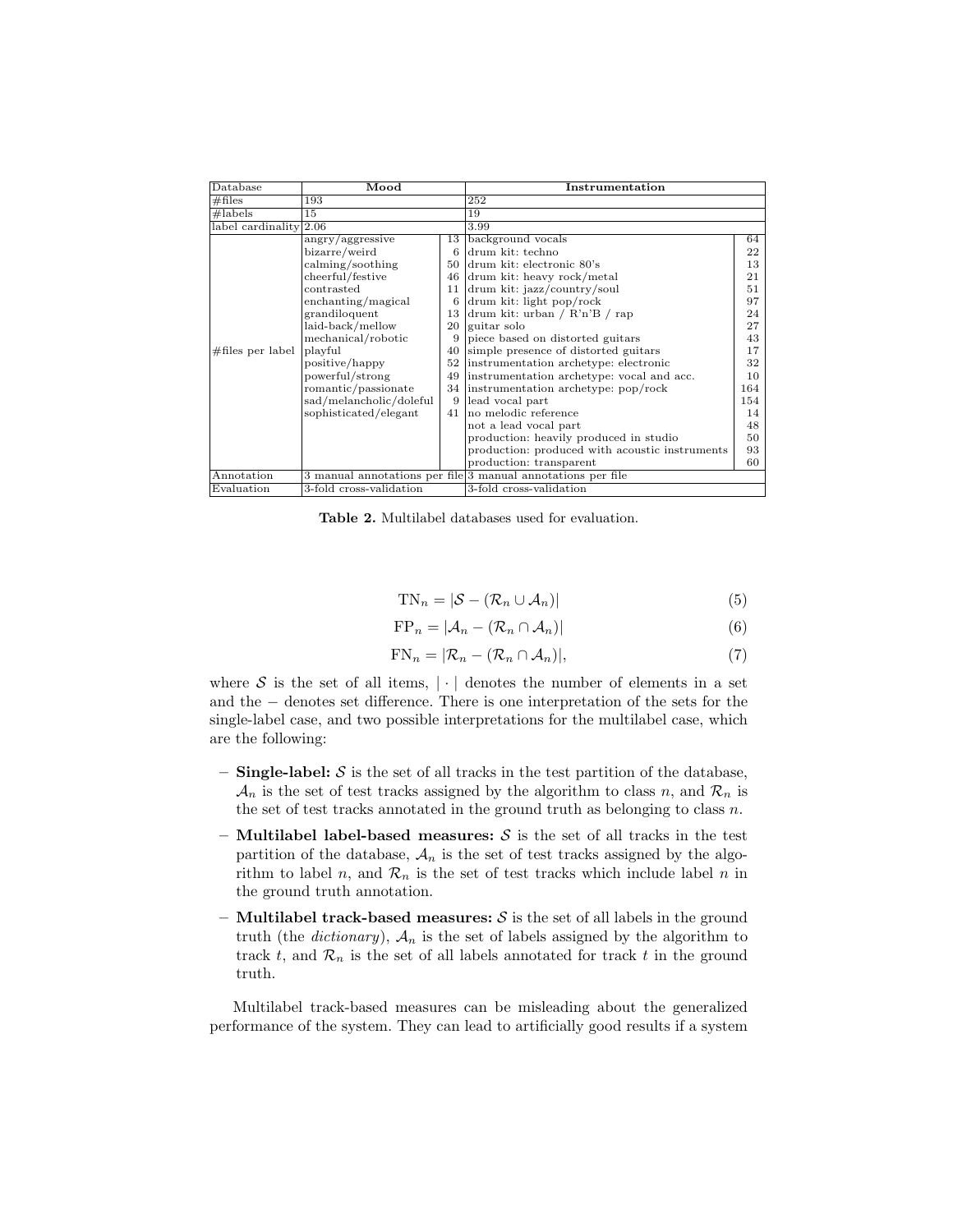is good at predicting a few well-populated labels (such as "pop/rock" instrumentation) and bad at predicting rare or more specific labels (such as "electronic 80's drum kit") [2]. For a more generalized performance indication that ensures that even the rare labels are well classified, label-based measures should be used, as we did in the experiments outlined in the next section.

Once the positive/negative scores values are computed, the class-wise evaluation measures of RCL, PRC and FMSR are computed as in Eq. 1. In addition, in the single-label case a popular measure is the accuracy (ACC), which is simply the percentage of tracks correctly classified. In spite of its popularity, this measure can be misleading with unbalanced datasets, as has been argued before. The F-Measure should be considered as the most robust and informative measure of performance in both single- and multilabel cases.

# 5 Experimental results

The goal of the experiments was not only to test the performance of the system in the individual tasks, but also its adaptability, without manual changes, between databases of very different characteristics. In this respect, we emphasize that the parameters that are not automatically optimized by the system (sound analysis parameters, number of selected features, multilabel relevance threshold, etc.) remained unchanged between all experiment runs with all four single- and multilabel databases. For each evaluation configuration, the system was launched with each one of the databases with no manual parameter tuning or changing between runs.

For the short-term feature extraction<sup>6</sup>, a Blackman window of 60ms length and a hop size of 20ms was used. For the single-label experiments, two different temporal modeling methods were tested: the first ("file") takes the whole track length as a single texture window, and thus each track is represented by a single feature vector. In the second mode ("tw"), a texture window of a fixed length of 4s and a hop size of 2s was set. The file mode is much more computationally efficient, but it might fail to capture some degree of dynamic feature behaviour. For reasons of computational demands, multi-label databases were only tested in file mode. After assessing the performance in preliminary tests, a fixed number of 40 selected features was set for all final experiments.

The results for the single-label experiments are shown in Table 3, and for the multilabel experiments in Table 4. All measures are averaged across classes and, in the artist, mood and instrumentation cases, across the 3 folds of the cross-validation. The "multiclass" configuration denotes the usual approach of performing feature and model selection on the multiclass dataset, outside of the binarization. Thus, the features selected by the IRMFSP algorithm and the parameters selected by multiclass sCV (with accuracy as a criterion function) are common for all  $n$  SVMs. Note that this does not apply to the multilabel case, in which a binarization of the whole training has to be carried out anyway.

<sup>6</sup> All MP3 files were decoded into WAV before processing.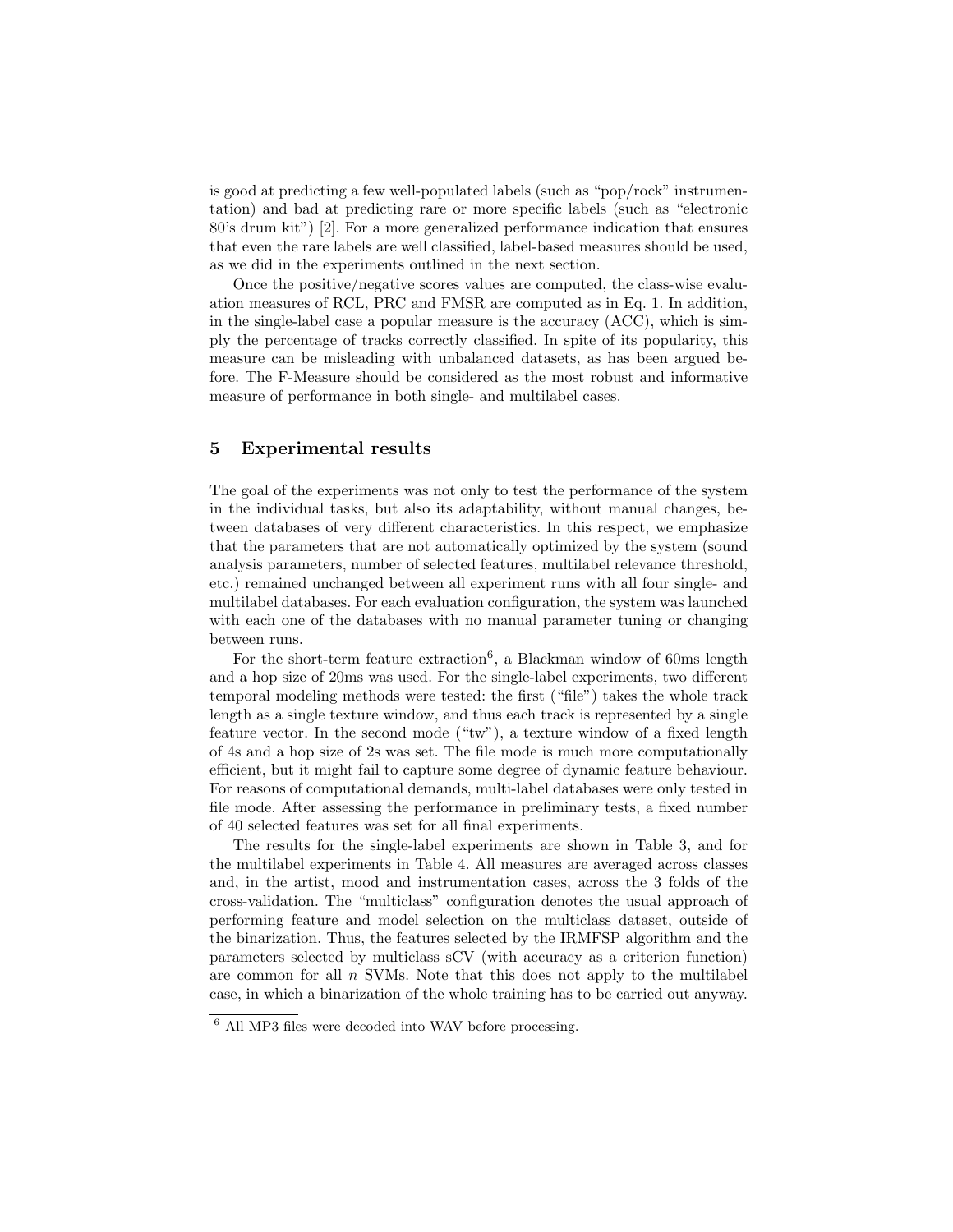|                          |               | SINGLE-LABEL      |       |       |             |                   |              |       |       |
|--------------------------|---------------|-------------------|-------|-------|-------------|-------------------|--------------|-------|-------|
|                          | temp.         | Genre             |       |       |             | Artist            |              |       |       |
| Configuration            | mod.          | $_{\mathrm{ACC}}$ | RCL   | PRC   | <b>FMSR</b> | $_{\mathrm{ACC}}$ | $_{\rm RCL}$ | PRC   | FMSR. |
| Multiclass               | file          | 83.95             | 78.84 | 80.31 | 79.08       | 28.44             | 28.44        | 34.71 | 27.12 |
| $ BFS - sCV(acc) $       | file          | 84.91             | 79.34 | 80.98 | 79.95       | 45.71             | 45.71        | 47.98 | 45.04 |
| $ BFS - sCV(f+sv) $ file |               | 85.32             | 79.47 | 81.32 | 80.15       | 45.40             | 45.40        | 47.58 | 44.60 |
| Multiclass               | tw            | 87.11             | 81.26 | 85.20 | 83.03       | 41.59             | 41.59        | 40.76 | 39.63 |
| $BFS - sCV(acc)$         | <sup>tw</sup> | 87.24             | 81.79 | 86.38 | 83.79       | 44.35             | 44.35        | 46.94 | 43.67 |
| $ BFS - sCV(f+sv) $ tw   |               | 88.07             | 82.80 | 86.95 | 84.62       | 43.33             | 43.33        | 45.90 | 42.53 |

Table 3. Results for the single-label databases. All measures are averaged across classes and (in the case of the artist database) across cross-validation folds.

|                         |       | <b>MULTILABEL</b> |             |          |                 |             |       |  |
|-------------------------|-------|-------------------|-------------|----------|-----------------|-------------|-------|--|
|                         |       |                   |             |          |                 |             |       |  |
|                         | temp. |                   | Mood        |          | Instrumentation |             |       |  |
| Configuration           | mod.  | RCL               |             | PRC FMSR | RCL             | <b>PRC</b>  | FMSR. |  |
| $BFS - sCV(\text{acc})$ | file  | 78.59 22.01       |             | 32.03    | 85.52 34.24     |             | 46.28 |  |
| $BFS - sCV(f+sv)$ file  |       |                   | 59.85 33.61 | 40.23    | 74.59           | 42.38 52.32 |       |  |

Table 4. Results for the multilabel databases. All measures are label-based and averaged across labels and across cross-validation folds.

The row indicated as "BFS-sCV(acc)" (Binary Feature Selection (BFS) and binary sub-cross-validation (sCV) based on accuracy (acc)) corresponds to the full binarization of IRMFSP feature selection and sCV model selection. Since the criterion function (acc) is still the same than in the multiclass case, the results on this row show the independent effect of binarization. The performace has been improved in all cases (in terms of F-Measure), both with file and texture-window temporal modeling. The improvement is slight in the genre case (6 classes), and more important in the artist case (105 classes). This shows that using the same parameters for a large set of decision boundaries is too broad a simplification, and that binarization is convenient in such cases.

The "BFS- $sCV(f+sv)$ " denotes again full binarization, but with the accuracy criterion function replaced by the function proposed in Eq. 2, which takes into account unbalancing and overfitting. The use of this function improves the F-Measure in all but the artist database. Note in particular that the improved performance for the multilabel databases is due to a better balance between precision and recall. A possible reason why the performance is similar but not better with the 105-class artist database might be the extreme unbalancing of the binary sub-problems, which would need further compensation. A possibility we will investigate is to learn two different cost coefficients in each sub-problem, one for the positive class  $(c_{+n}^*)$  and one for the negative class  $(c_{-n}^*)$ .

The genre results are directly comparable to previous approaches, since they are based on a very similar database. The class-averaged recall reported in [1] was of 78.7% with the same training and development databases and the best recall obtained in the ISMIR 2004 genre contest was of 78.78%, in this case with the development database replaced by a non-public evaluation database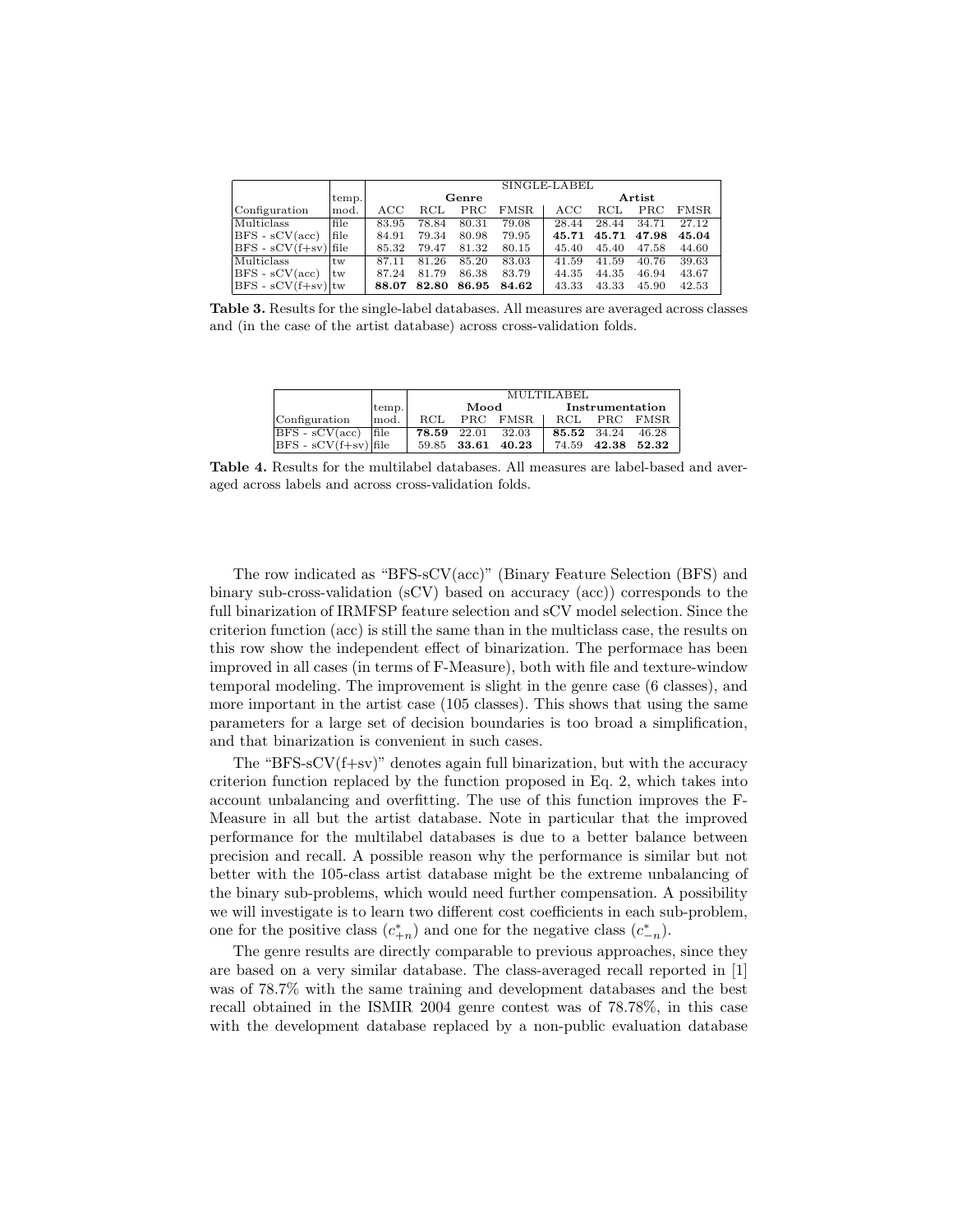of the same characteristics and proportions. In comparison, the present system obtained a mean recall of 82.80%.

The system was also submitted for participation in the MIREX 2009 classification and tagging tasks. For details on the evaluation results, see [10].

# 6 Conclusions

Adaptability of the presented system has been achieved through the use of automatic feature selection from a large set of features, through the use of SVM cost and kernel parameter selection by sub-cross-validation, and by allowing both single-label and multilabel modes of operation. General performance can be significantly improved by binarizing all stages of the training process, not only SVM training (as is usually the case), but also of feature and model selection. Performance can be further optimized by using a model selection criteron function that takes into account training set unbalancing and overfitting. The best performances obtained with the same configuration (full binarization with "f+sv" criterion function) were of  $88.07\%$  accuracy and  $84.62\%$  F-measure for a 6-class single-label genre database, of 45.40% accuracy and 44.60% F-Measure for a 105-class single-label artist database, of 40.23% label-based F-Measure for a 15-label multilabel mood database, and of 52.32% label-based F-Measure for a 19-label multilabel and multi-criteria instrumentation database.

A possibility towards further adaptability would be to automatically choose one of the configurations shown in Tables 3 and 4 depending on the class population and database size. But for a robust choice, this will probably need further extensive testing, and the use of bigger databases, especially in the multilabel case. Another future direction of research will be to explore more informative temporal modeling methods.

## 7 Acknowledgements

This work was realized as part of the Quaero Programme<sup>7</sup>, funded by OSEO, the French State agency for innovation. The multilabel annotations were performed by Emmanuel Deruty, Maxence Riffault and Jean-François Rousse. We also thank Carmine Emanuele Cella and Frédéric Cornu for their work as developers of the feature extraction module.

# References

1. G. Peeters, "A generic system for audio indexing: Application to speech/music segmentation and music genre recognition," in Proc. International Conference on Digital Audio Effects (DAFX), Bordeaux, France, September 2007.

 $7$  http://www.quaero.org